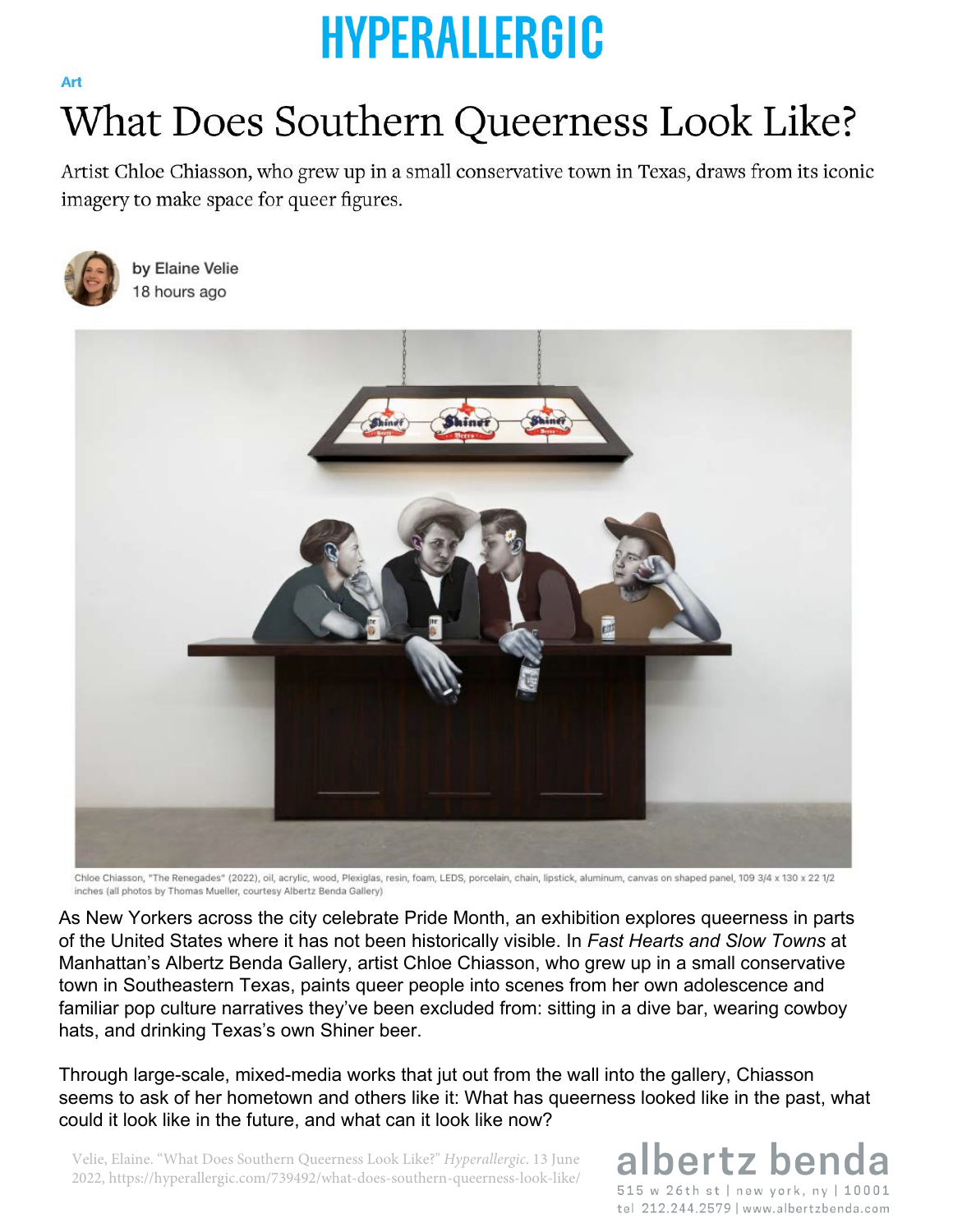Growing up in Port Neches, Chiasson said, she didn't know many openly gay people. "I knew that I felt differently from a very young age, but even as I got older, there was no one and nowhere for me to turn to in trying to understand myself and what I was feeling," Chiasson told Hyperallergic, adding that she didn't see queerness represented in books or on TV, and there was little discussion of it outside of demeaning jokes.



Chloe Chiasson, "The Eyes of Texas" (2022), oil, foam, canvas on shaped panel, 101 x 128 x 6 inches

In 2017, after completing a Health Promotion and Psychology degree from the University of Texas, Austin, Chiasson made a sudden career shift and moved to New York to pursue an MFA at the New York Academy of Art.

"Until moving here, I had no knowledge of the many people before me, like me, who had resisted and transformed the world for people like me," Chiasson said. "I didn't know about other instances of struggle like mine, whose stories and examples might have strengthened, comforted, and inspired me. Since this realization, it's sort of felt like an exciting duty of mine to contribute to this history. To be engaged in my community and in the fights we are still fighting."

But in the quietness of her hometown, Chiasson rarely came across those stories, so she paints versions of memories from her own teenage years — like covert meetups in a pickup truck and holding her girlfriend's hand in private — and imagines the queer spaces that preceded her own. In "Renegades" (2022), for instance, Chiasson depicts a bar scene that could have been featured in any cowboy movie, replacing the men crowding around the table with women.

Velie, Elaine. "What Does Southern Queerness Look Like?" *Hyperallergic*. 13 June 2022, https://hyperallergic.com/739492/what-does-southern-queerness-look-like/

## bertz ber 515 w 26th st | new york, ny | 10001

tel 212.244.2579 | www.albertzbenda.com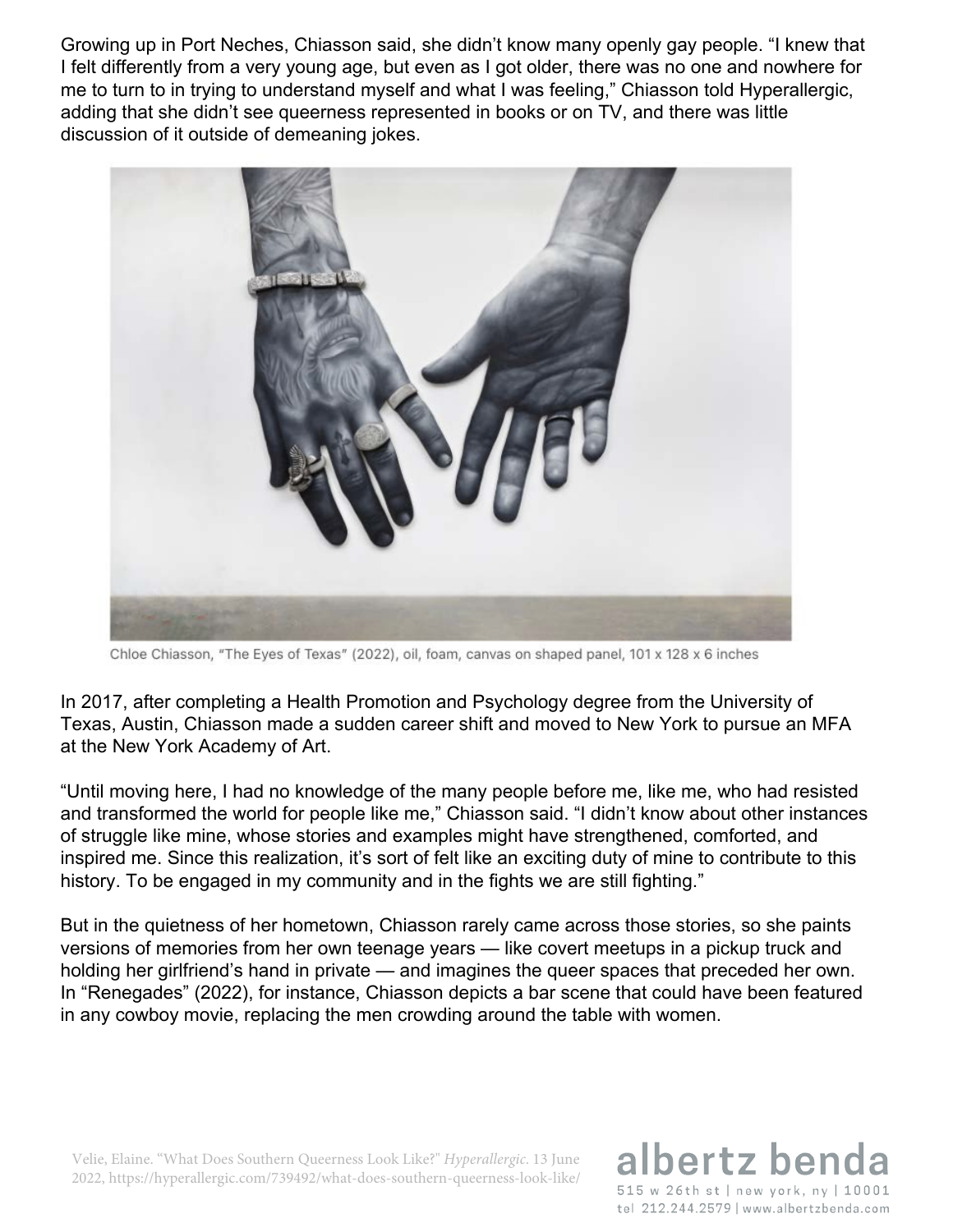

Chloe Chiasson, "Blind Spots" (2022), oil, acrylic, Plexiglas, resin, foam, wire, cigarette butts, canvas on shaped panel, 67 x 122 x 6 inches

"Places like where I'm from have always overlooked, ignored, or disowned the actual people in that place — queer communities in towns both small and large," Chiasson said. Because of this history, she sees her home and many similar towns as places of resistance, but she also explores what these towns could become.

"By using Southern and Western imagery and ideas I'm both familiar with and at war with, I am able to create something of a usable past — a past wrought with willful blindness — and a present, both actual and imagined, inclusive and liberated utopia," Chiasson told Hyperallergic.

"Though I'm critiquing and challenging, I am also creating a South I didn't have to leave," Chiasson said, adding that she still, of course, loves Texas.



Chloe Chiasson, "Shallow Be Thy Game" (2022), oil, acrylic, resin, wire, canvas on shaped panel. 65 1/2 x 117 1/4 x 8 1/2 inches

Velie, Elaine. "What Does Southern Queerness Look Like?" *Hyperallergic*. 13 June 2022, https://hyperallergic.com/739492/what-does-southern-queerness-look-like/

bertz ben 515 w 26th st | new york, ny | 10001 tel 212.244.2579 | www.albertzbenda.com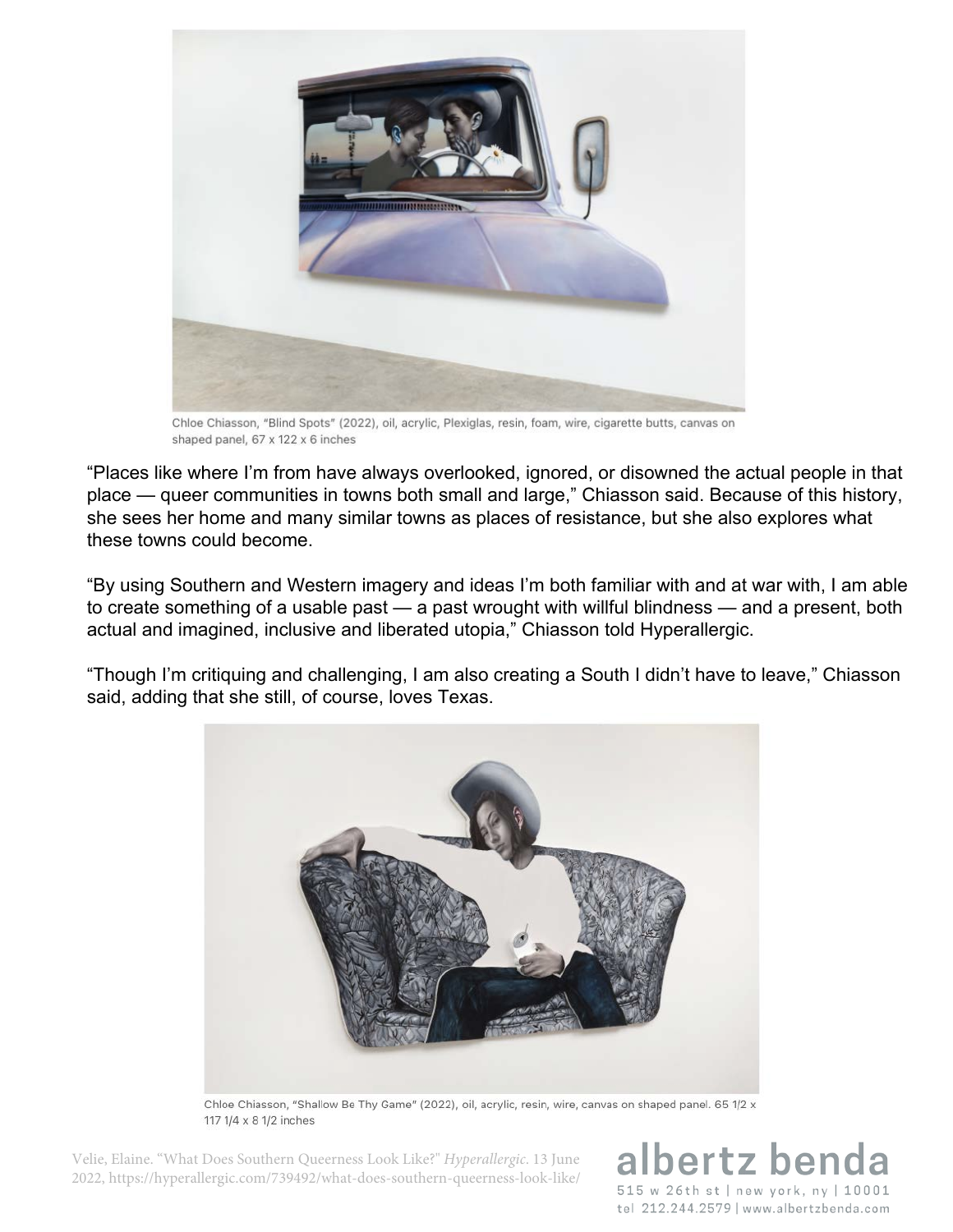Throughout the exhibition, Chiasson melds detailed painting and sculptural reliefs to depict androgynous figures. With large hands and feet, they exude a confidence that feels distinctly male — in "Shallow Be Thy Game," a woman "man-spreads" on a couch — and makes the protagonists of her works as imposing as the repressive societal restrictions they reject.

Chiasson's choice of medium, a mix of painting and woodworking, is also transgressive in its approach to manual artistic production.

"As someone who grew up in a space where gender roles were and still are enforced, how hands in traditional feminine roles are the hands that make the meals and maintain the household, I try and challenge but also reimagine them in the way I make my work, in the way I use my hands," Chiasson said. She added that learning woodwork has altered her own mindset.

"It's helped me to further break past the ideals of where I'm from of what is 'men's work' and what is 'women's work,' this idea of the 'less than' capabilities of women compared to men, or of what even constitutes a 'woman' or a 'man,' really," Chiasson continued.

For "Sunday Confessions" (2022), Chiasson built a shallow wooden photo booth in which two cowboy boot-clad figures kiss, framed by a velvet curtain pulled open. It's the only work in the show that portrays an act of queer love in public.



Chloe Chiasson, "Sunday Confessions" (2022), acrylic, oil, metal, wood, fiberglass, resin, paper, LEDS, Plexiglas, Velcro, canvas on shaped panel with video installation, 126 1/2 x 120 x 7 1/4 inches

Velie, Elaine. "What Does Southern Queerness Look Like?" *Hyperallergic*. 13 June 2022, https://hyperallergic.com/739492/what-does-southern-queerness-look-like/

ertz ben 515 w 26th st | new york, ny | 10001 tel 212.244.2579 | www.albertzbenda.com